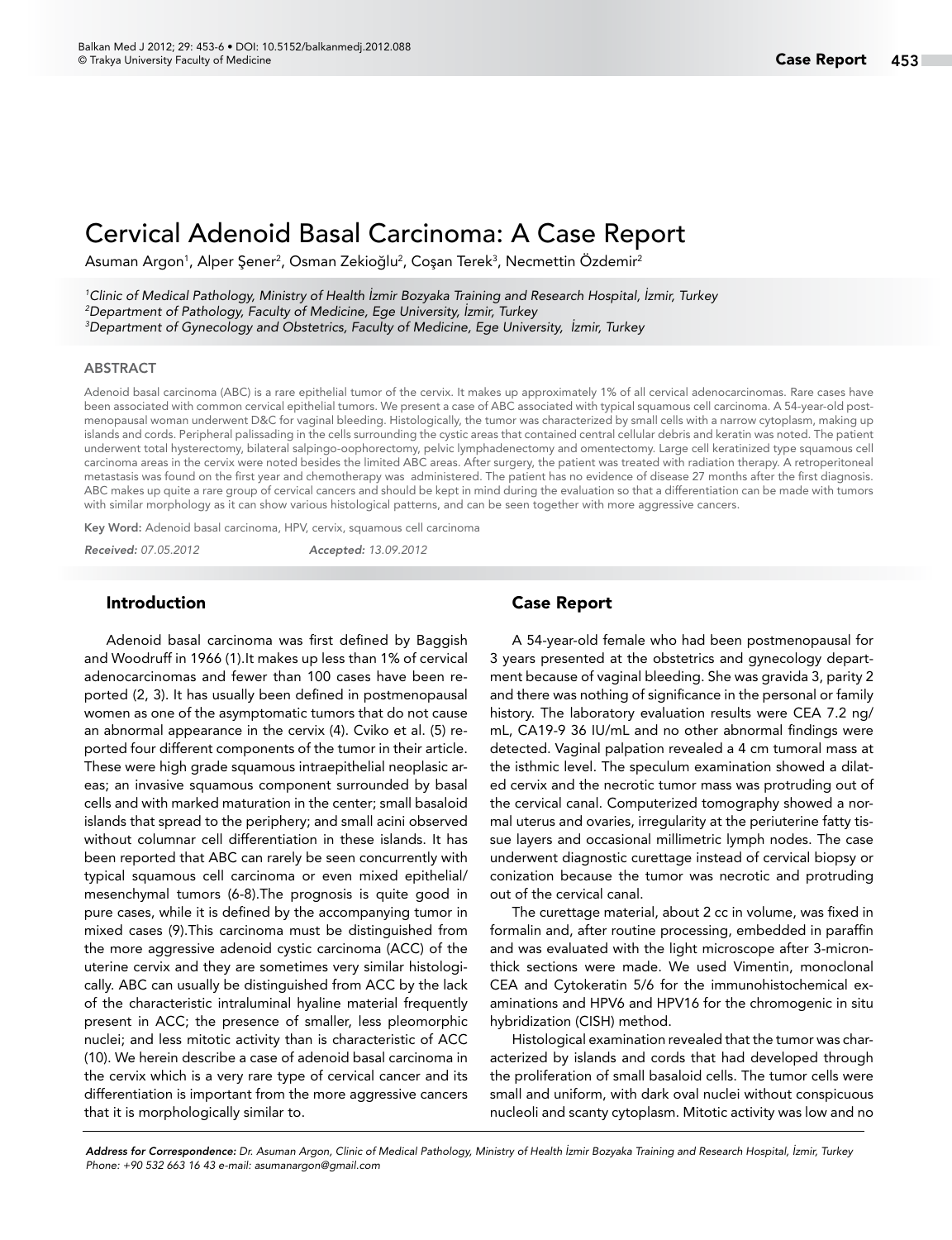atypical mitosis was seen. The central portions of the tumor cell nests formed cystic spaces filled with necrotic debris or eosinophilic material or occasionally showed squamous differentiation. The tumor showed an infiltrative growth pattern but there was no desmoplasia or lymphocytic response. The case received a diagnosis of "Adenoid Basal Carcinoma" and the patient underwent total type 1 hysterectomy, bilateral salpingo-oophorectomy, pelvic lymphadenectomy and omentectomy. Although omentectomy is not a routine procedure for cervical cancer, it led us to make complete staging procedure in this rare tumor. Macroscopic evaluation of the histological material revealed a necrotic tumor that showed occasional bleeding with a dirty yellow sectional surface 2.2x1.9x1 cm in size that had dilated the cervix to a barrel-shape. There was ½ external (19/20 mm) stromal invasion in the tumor. Approximately 40% large cell keratinized type squamous cell carcinoma together with approximately 60% ABC were observed in the histological examination (Figure 1). Various components were noted inside the basaloid tumor. The first of these components was the invasive squamous component with basal cells at the periphery and maturation at the center (Figure 2), while the second was small acini seen without columnar cell differentiation in the tumor islands (Figure 3) and the last one was basaloid islands spreading to the periphery. We encountered necrobiotic debris in the lumen-type cystic spaces but there was no hyaline material. We also observed moderate pleomorphism and rare mitosis. Neither lymphatic nor vascular invasion was identified. There was no tumor in the lymph nodes, omentum or preoperative abdominal lavage fluid.

In order to further elucidate the nature of the tumor, immunohistochemical stains were performed. The basaloid cells were positive for m-CEA and Vimentin while the cells with squamous differentiation and those around the acini were negative. Cytokeratin 5/6 showed strong positive staining in the basaloid cells but weak and focal staining in the other cells. The chromogenic in situ hybridization (CISH) method showed that the tumor cells were positive for HPV-6 and HPV 16.



Figure 1. Large cell keratinized type squamous cell carcinoma together with ABC. Hematoxylin- Eosin, X10

After surgery, the patient was treated with radiation therapy. The patient, who received the radiotherapy treatment in a different center, presented with a complaint of right upper quadrant pain during the first postoperative year and radiological evaluations revealed a 6x5 cm hypervascular solid mass that infiltrated the fatty tissue at the Morrison level, localized between the middle pole of the right kidney and the 6th segment of the liver. The retroperitoneal mass was excised together with the right adrenal gland on laparotomy. Histopathologically, we found squamous cell carcinoma and adenoid basal carcinoma metastasis. The patient received chemotherapy and the clinical and radiological follow-up is continuing. She is currently alive at the postoperative  $27<sup>th</sup>$ month and no recurrence and/or other metastasis have been detected.



Figure 2. The invasive squamous component with basal cells at the periphery and maturation at the center. Hematoxylin- Eosin, X40



Figure 3. Small acini without columnar cell differentiation in the tumor islands. Hematoxylin- Eosin, X40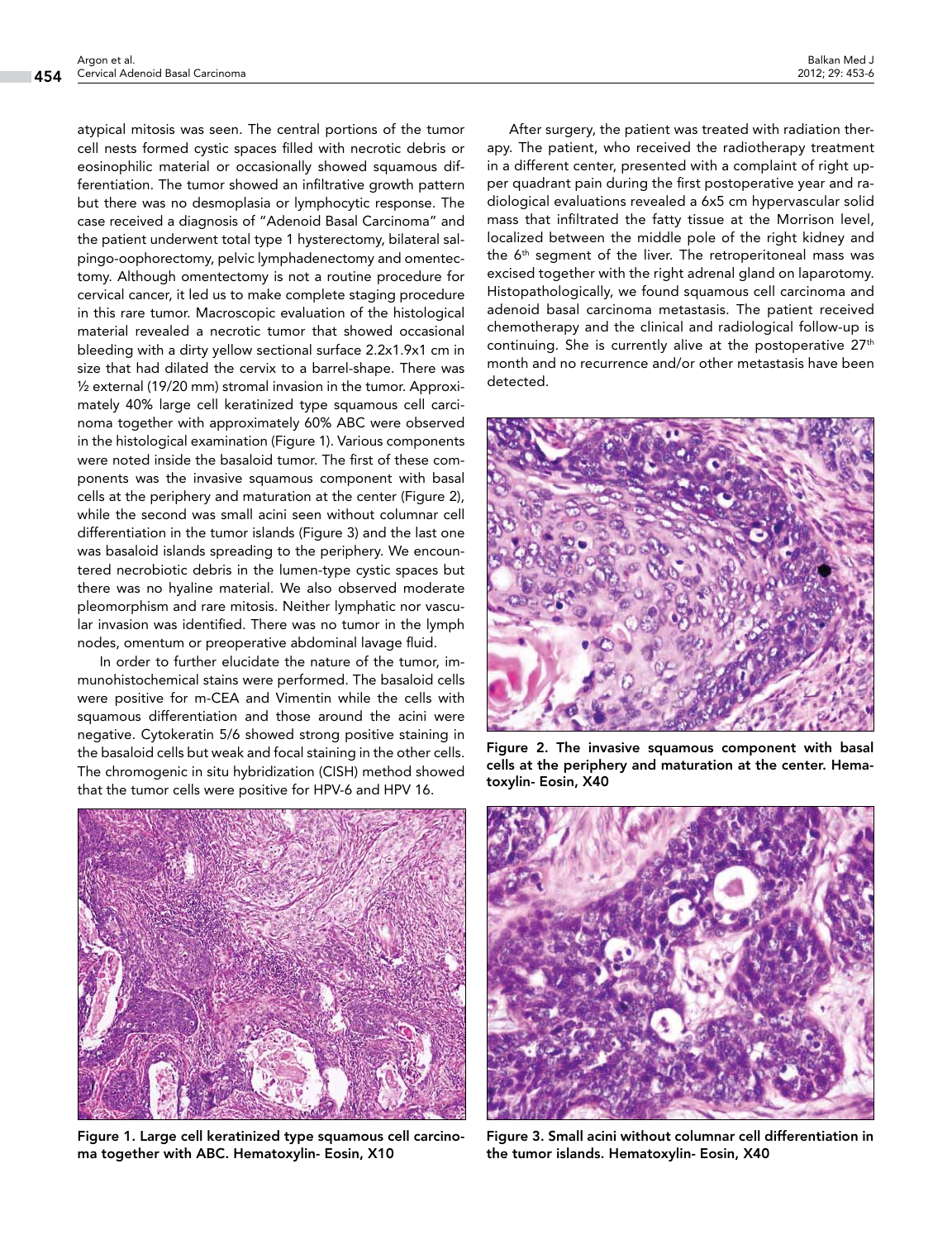## **Discussion**

Adenoid basal carcinoma of the uterine cervix, first distinguished from adenoid cystic carcinoma by Baggish and Woodruff in 1966, accounts for less than 1% of all cervical adenocarcinomas, and fewer than 100 cases have been reported (1-3). It is frequently seen in postmenopausal women, as in this article, but cases under 40 years old have also been reported in recent years (3, 4, 11).

The patients are usually asymptomatic and have come to medical attention after an abnormal cervical smear result. Symptoms, if any, are usually in the form of vaginal bleeding, as in this article, while cervical prolapse and abdominal mass can be seen less commonly (12).

The cellular origin is not known clearly but the authors who were the first to define the condition put forward two hypotheses. The first one is that the tumor develops from the multipotent reserve cell layer of the cervical epithelium that can show squamous or glandular differentiation. The second hypothesis, which is quite suspect and speculative, is that it develops from heterotopic ectodermal components in the cervix. The main basis of these hypotheses is the morphological similarity of the cases with adenosquamous (especially for the first hypothesis) and dermal basal cell carcinoma (especially for the second hypothesis) (12). However, the second hypothesis has not been accepted in the following years and most evidence has pointed to ABC developing from cells that can show pluripotent differentiation. This evidence is that these tumors can be seen in association with various tumors such as squamous, glandular, biphasic epithelial (adenosquamous), biphasic epithelial/mesenchymal (carcinosarcomas) differentiation and they can contain squamous differentiation and pseudoglandular structures, with both features seen in our case. Finally, ABC cells have been shown to contain a notched oval-round nucleus, widespread organelles and intracytoplasmic filaments, similar to cervical reserve cells (13).

The tumor has been reported to contain up to four different histological appearances: areas of high grade squamous intraepithelial neoplasia; invasive squamous areas containing marked maturation in the center and basal cells in the periphery; basaloid islands that spread to the periphery and small acini without columnar cell differentiation in these islands (5). The first component was not seen in our case but the other three histological appearances were present in various ratios.

Senzaki et al. (12) report that immunohistochemical stains show the palissading basaloid cells to be positive for cytokeratin 7, 8, 14, 17, 18, 19, the foci of squamous differentiation to be positive for cytokeratin 10 and 13, and the cells surrounding the lumina to be positive for cytokeratin 7, 8, 18, 19 and CEA. The same article reports that positive results for p53 are rare, while there is no staining with estrogen receptor, progesterone receptor, S-100, Actin and CA125. The tumor has also been reported to be EMA positive but Type IV collagen and laminin negative immunohistochemically (7, 9). We found m-CEA and Vimentin were positive in basaloid cells while negative in the cells seen around acini showing squamous differentiation. There was strong positive staining in basaloid cells with cytokeratin 5/6 while staining in the other cells was weak and focal.

Studies investigating the molecular features of adenoid basal carcinoma have reported the lack of K-ras-2 point mutations, while p53 point mutations thought to be associated with a worse prognosis were found in some cases and HPV concurrence in all cases (14, 15). The role of HPV in ABC pathogenesis has been shown in many studies (5, 7, 8, 11, 14,15). Our case was also positive for HPV and HPV 16 with the CISH method, as in the other cases in the literature.

The differential diagnosis of adenoid basal carcinoma includes all malignancies with a basaloid morphology located in the cervix (for example: ACC, basaloid variant of squamous carcinoma, neuroendocrine carcinomas, carcinosarcomas, etc.). However, the malignancy that should primarily be considered for differentiation is ACC, which is quite similar morphologically but is expected to have a more aggressive course (4, 10). ACC is defined with irregular polypoid masses that frequently bleed, in contrast to ABC. Both tumors have a lumen structure and squamous differentiation areas but cellular pleomorphism, mitosis, necrosis, stromal hyalinization, perineural and lymphovascular invasion and metastasis are expected to be more frequent in ACC than ABC. Immunohistochemical stains show both tumors to be positive for CEA, EMA, CK 7. However, a strong positive result for Type IV collagen and laminin is only expected in ACC. Finally, it should be noted that these tumors can also be found together (9, 12).

The cell nests of conventional squamous cell carcinoma with basaloid features may be of a similar morphology to ABC. However, cell nests of ABC must be predominantly small and blandappearing and cytological atypia is less noticeable in comparison with conventional squamous cell carcinoma (8, 10).

Pure ABC is known to have a quite favorable prognosis. Some authors suggest using "adenoid basal epithelioma" or "adenoid basal tumor" to define the pathology as the term "carcinoma" may cause a social, psychological and financial burden for the patient. Radical surgery is adequate for the treatment of pure cases. However, the prognosis is determined by the accompanying malignancy in mixed cases (9). Our case had an accompanying squamous cell carcinoma and a retroperitoneal metastasis was found in the first year.

### Conclusion

Adenoid basal carcinoma makes up quite a rare group of cervical cancers and should be kept in mind during the evaluation so that a differentiation can be made with tumors with similar morphology as it can show various histological patterns and can be seen together with more aggressive cancers.

#### Conflict of Interest

No conflict of interest was declared by the authors.

## References

- 1. Baggish MS, Woodruff JD. Adenoid-basal carcinoma of the cervix. Obstet Gynecol 1966;2:213-8.
- 2. Baggish MS, Woodruff JD. Adenoid basal lesions of the cervix. Obstet Gynecol 1971;6:807-19.